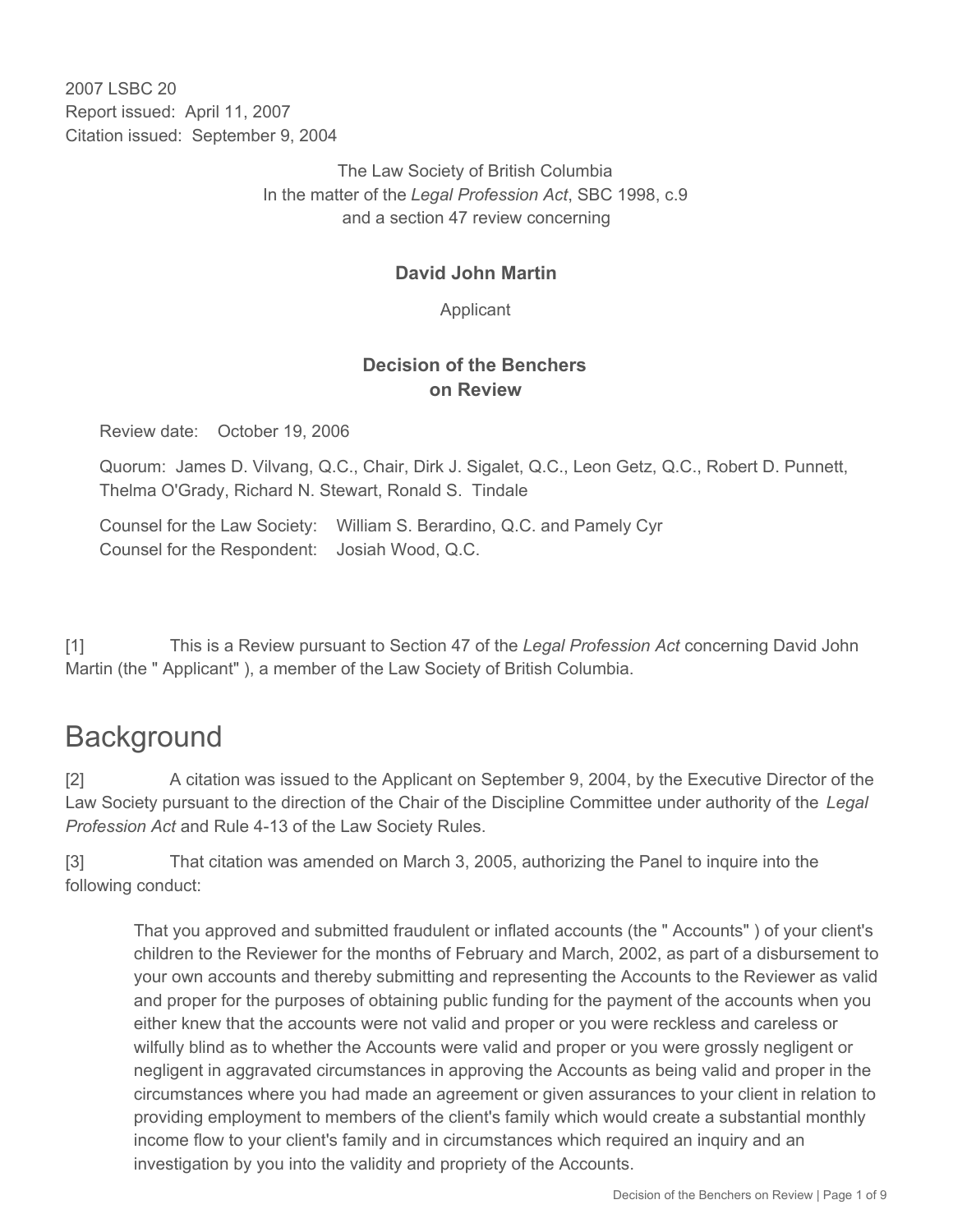[4] On April 18, 19, 20, 21, and 22, 2005, a Hearing was held to inquire into the Applicant's conduct.

[5] On September 7, 2005, written reasons were issued by the Hearing Panel on Facts and Verdict.

[6] The Hearing Panel found that the Applicant had professionally misconducted himself as outlined in the amended citation.

[7] On April 25, 2006, the Hearing Panel issued written reasons on Penalty.

[8] The Hearing Panel ordered that the Applicant receive the following penalty:

(a) be reprimanded;

(b) be suspended from the practise of law for a period of six months, to commence on a date to be agreed upon by counsel. However, the suspension should commence no later than June 1, 2006; and

(c) pay the costs of these proceedings, in the sum of \$35,000.00.

[9] The Applicant argues that the Hearing Panel erred in its decision on Penalty.

[10] A Section 47 Review was held on October 19, 2006, and these are our reasons.

#### **The Standard of Review**

[11] Pursuant to section 47(5) of the *Legal Profession Act*, after the Hearing, the Benchers may:

- (a) confirm the decision of the Panel; or
- (b) substitute a decision the Panel could have made under the *Act* or Rules.

[12] The test to be applied by the Benchers on a Review under Section 47 is that of " correctness" .

[13] This standard is described in the decisions of the Benchers in the cases of *Law Society of BC v. Dobbin*, [1999] LSBC 27, *Law Society of BC v. McNabb*, Decision on Review June 15, 1999, *Law Society of BC v. Hops*, [1999] LSBC 27 and *Law Society of BC v. Hordal*, 2004 LSBC 36.

[14] The Benchers must determine if the decision of the Hearing Panel was correct, and if not, the Benchers must substitute their own decision.

## **Position of the Parties**

[15] The Applicant's position on this Review is that the penalty imposed upon him could only be justified if the misconduct to be sanctioned involved dishonesty, was intentional or evidenced moral turpitude.

[16] The Applicant further states that the Hearing Panel erred in principle as follows:

(a) by failing to give effect to the essential legal distinction between negligent and fraudulent conduct;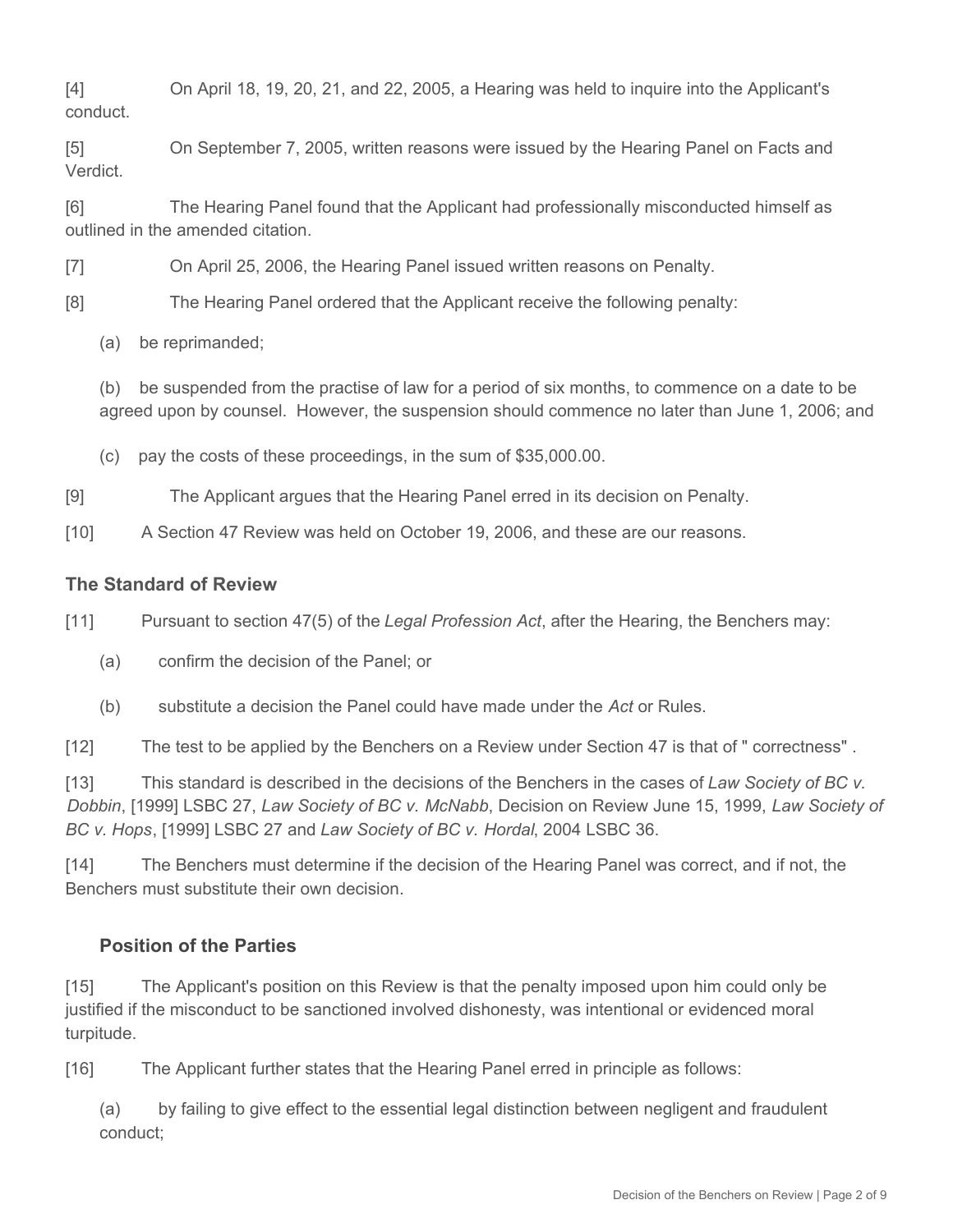(b) by over-emphasizing the need to ensure public confidence in the integrity of the legal profession, in circumstances where that confidence would necessarily have been undermined by the wide-spread media excoriation of the Applicant, which the Hearing Panel itself acknowledged was misleading, selective and unfair;

(c) by either rejecting, or failing to acknowledge and give effect to, mitigating circumstances in order that a balanced and fair assessment of the professional misconduct could be established; and

(d) by ordering a penalty that, in all the circumstances, is inordinately harsh and severe.

[17] The Applicant seeks to set aside the suspension, and replace it with a fine of \$20,000.00, a \$30,000.00 contribution to the Continuing Legal Education Society of British Columbia, and reduce the contribution towards costs from \$35,000.00 to \$30,000.00.

[18] The Law Society position is as follows:

(a) the Hearing Panel was correct in all respects in finding that the appropriate penalty for the Applicant's gross culpable neglect in approving the February and March 2002 fraudulent accounts of his client, Mr. Reyat's, children (the "Accounts") was a six month suspension from the practice of law;

(b) the six month suspension was premised on a careful consideration and application of the factors set out in *Law Society of BC v. Ogilvie*, [1999] LSBC 17, including taking guidance from the most similar cases, those involving an unintentional submission of improper accounts to the Legal Service Society. Although the Hearing Panel relied on the most similar precedents in respect of the appropriate penalty for the Applicant, there can be no question that this case is unique. The Applicant's conduct occurred in circumstances where the Government made an unprecedented commitment to funding the defence of the accused in the Air India case. The Hearing Panel found at the facts and verdict stage that there were warning signs that should have alerted the Applicant that he had to pay particular attention to the validity of the Accounts of his client's children. In these circumstances, where the Hearing Panel followed the most applicable authorities and applied the authorities to the extraordinary circumstances of this case, their finding of a six month suspension must stand;

(c) the Hearing Panel took into account all mitigating circumstances and did not err in respect of factual issues relevant to whether a suspension was proper in all of the circumstances. The Panel considered mitigating circumstances such as the Applicant's reputation and the prejudice that would be caused to the Applicant by way of interruption to his practice and to the Applicant's existing clients if he were suspended. When weighing the harshness of the penalty to be imposed on the Applicant and indirectly on his other clients against the public interest, and taking into account all the other factors, the Hearing Panel did not err in concluding that a six month suspension was warranted.

## **Discussion**

[19] Section 3 of the *Legal Profession Act* provides the objects and duty of the Law Society as follows:

- (a) to uphold and protect the public interest in the administration of justice by:
	- (i) preserving and protecting the rights and freedoms of all persons,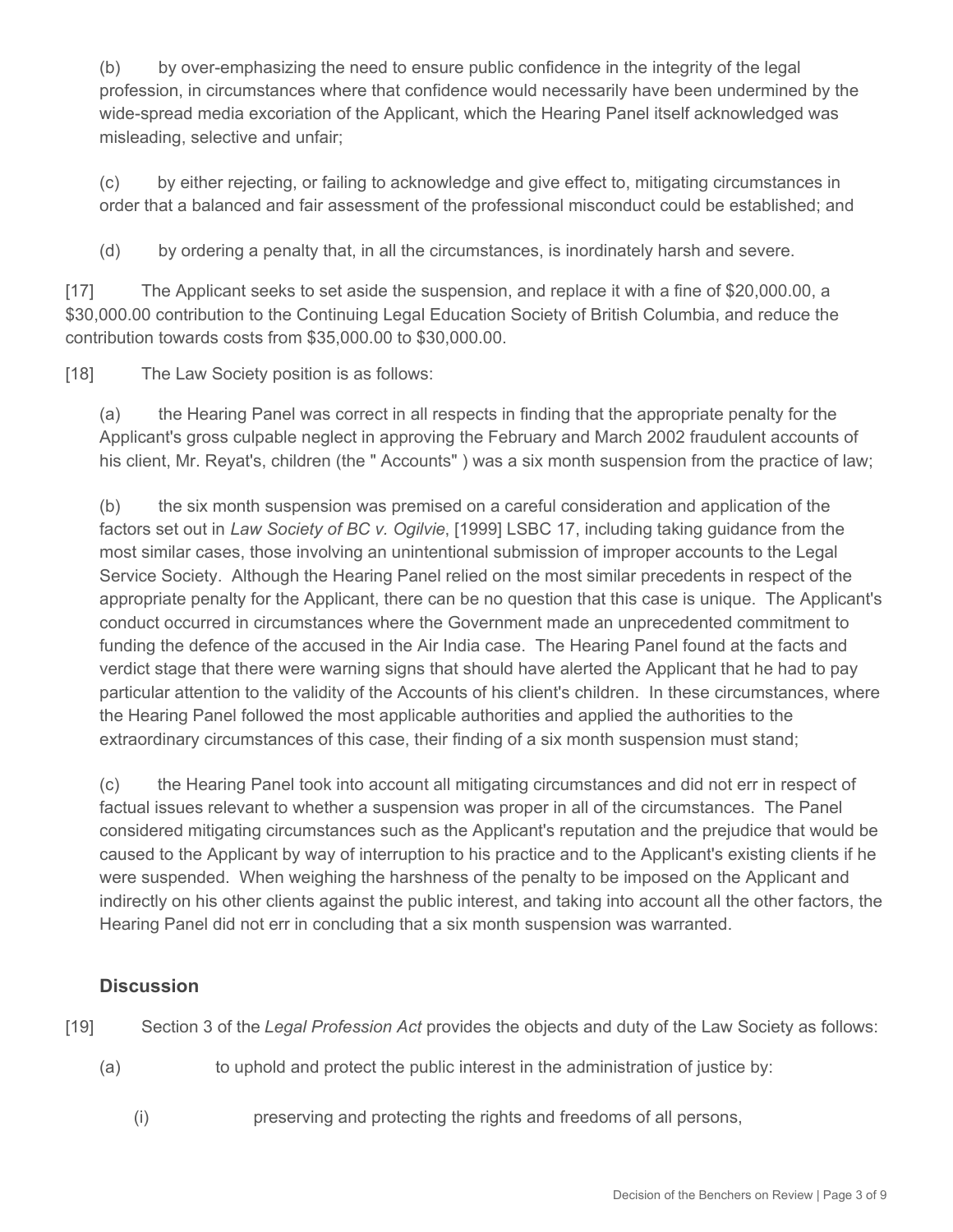(ii) ensuring the independence, integrity and honour of its members.

[20] In the case of *Ogilvie* (supra) the Panel listed a number of non-exhaustive factors with respect to the penalty process as follows:

- (a) the nature and gravity of the conduct proven;
- (b) the age and experience of the Respondent;
- (c) the previous character of the Respondent, including details of prior discipline;
- (d) the impact upon the victim;
- (e) the advantage gained, or to be gained by the Respondent;
- (f) the number of times the offending conduct occurred;

(g) whether the Respondent has acknowledged the misconduct and taken steps to disclose and redress the wrong and the presence or absence of other mitigating circumstances;

- (h) the possibility of remediating or rehabilitating the Respondent;
- (i) the impact on the Respondent of criminal or other sanctions or penalties;
- (j) the impact of the proposed penalty on the Respondent;
- (k) the need for specific and general deterrence;
- (l) the need to ensure public confidence in the integrity of the profession; and
- (m) range of penalties imposed in similar cases.

[21] It was common ground that the Applicant's misconduct involved neither dishonesty nor deceit, was not intentional and was not characterized by moral turpitude.

[22] During his closing submission in the Facts and Verdict phase, counsel for the Law Society admitted to the Hearing Panel the following:

The first [question] is whether or not Mr. Martin is guilty of deceit or wilful blindness in approving these accounts. And my submission to you is that he is not. That this is not a case of dishonesty or deceit, that this is a case of gross negligence, of very gross negligence in the acts or omissions that were made and that those gross omissions constitute professional misconduct. In other words, that this is not a case of simple negligence. It's a case, I will say, of culpability which is greater than simple negligence. And it is in circumstances which really draw attention to the issue of professional responsibility.

(Transcript, April 21, 2005, p. 2, l. 9-21)

[23] Further, in the Law Society's submission to the Hearing Panel, counsel made this admission: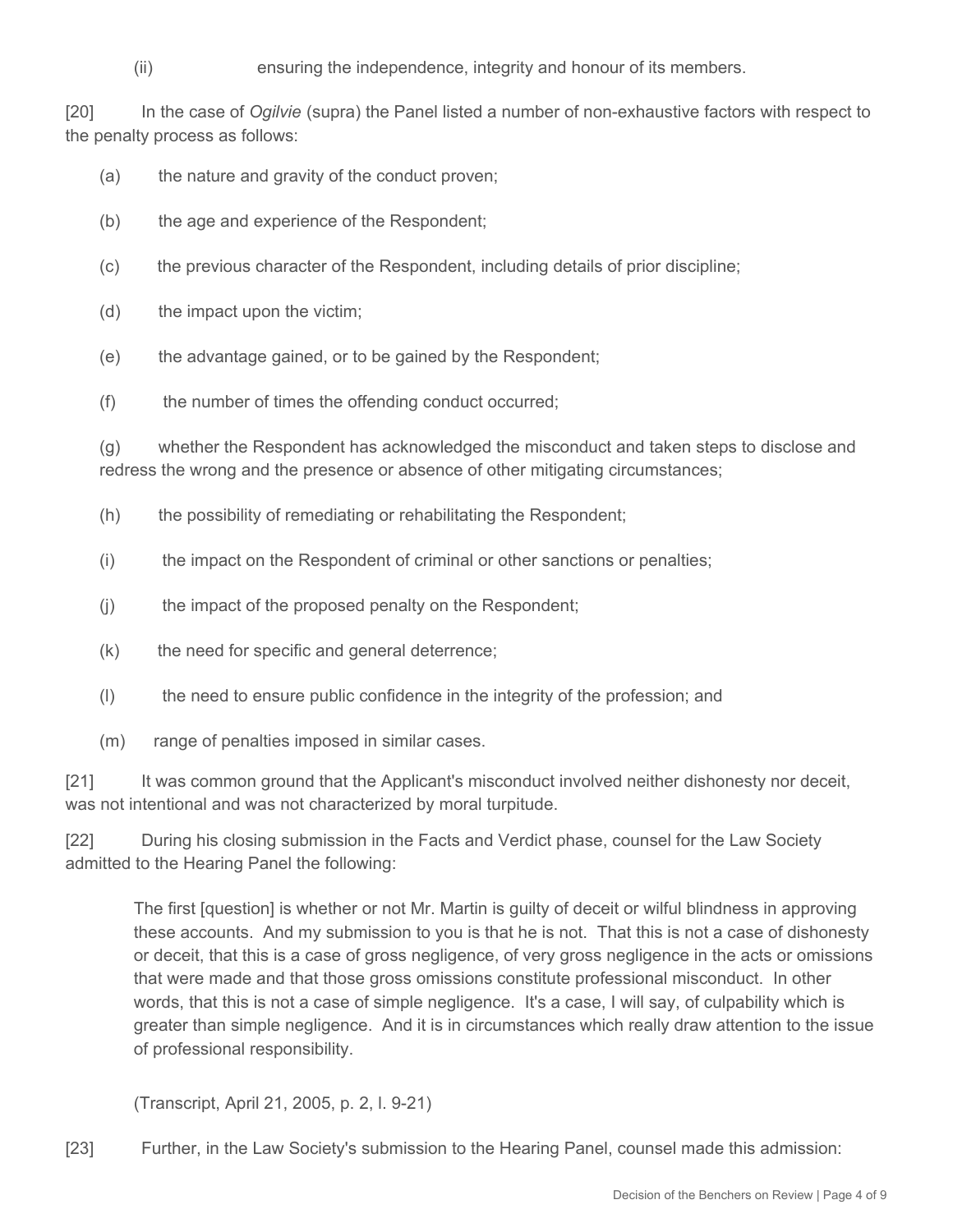And there's no doubt at all - and this is why I believe it is important for me to take this position, and I have thought about this a great deal. I want to say to you I have given it not just casual thought. But there is a very, very clear requirement that there has to be proof of an intention to deceive, there has to be proof of the deceit, and it has to be clear and convincing. And to me with all that we've done and all that we've said here, when I've weighed that issue very anxiously in my mind, I come out with the submission that this clearly is a case of recklessly proceeding conscious of a risk but it is not a case where someone has, as we want to say, an evil mind, an intention to deceive, and certainly not a case where this has been established in a clear and convincing way.

(Transcript, April 21, 2005, p.4, l.6-21)

[24] Counsel for the Applicant drew our attention to paragraph 14 of the Law Society's written closing submission to the Hearing Panel whereby the Law Society made the following admission:

It is admitted that Martin's conduct does not constitute deceit for the following reasons:

(a) There were valid reasons for employing Didar and Prit that were inferentially accepted by the entire Reyat defence team as being reasonable;

(b) The Accounts, on a cursory review were similar to valid accounts submitted by Didar and Prit in October 2001;

(c) There were reasons for Martin to believe that the volume of work for the February to March 2002 time-frame was similar to or greater than in the October 2001 time-frame;

(d) Martin reviewed the Accounts in a time-frame that was very congested and in circumstances that were very stressful;

(e) All of the warnings that were given to Martin with respect to Didar and Prit, save the one by Seifert in March 2002, were consistent with a lack of supervision but were not necessarily statements that expressed falsification of accounts. With respect to the March 2002 warnings from Seifert, it was in essence a statement calling for an inquiry and was made in circumstances where Seifert did not know the extent to which Didar and Prit were working outside the office;

(f) The April 2, 2002 comment by Martin where he expressed concerns with respect to the " growing size of Didar's accounts" is not a statement that would necessarily be made by someone who has made a deliberate and conscious effort to cover up. It is a statement consistent with someone who knows that proper administration should call for a scrutinizing of the Didar and Prit accounts. Martin knew that and proceeded to approve the accounts in a congested time frame, which demonstrates clearly that Martin's approval process constituted a marked departure from any reasonable approval process.

(g) When the issue of the propriety of the Didar and Prit's accounts was raised in a clear and unequivocal way by McKinnon at the meeting of April 16, 2002 Martin turned over the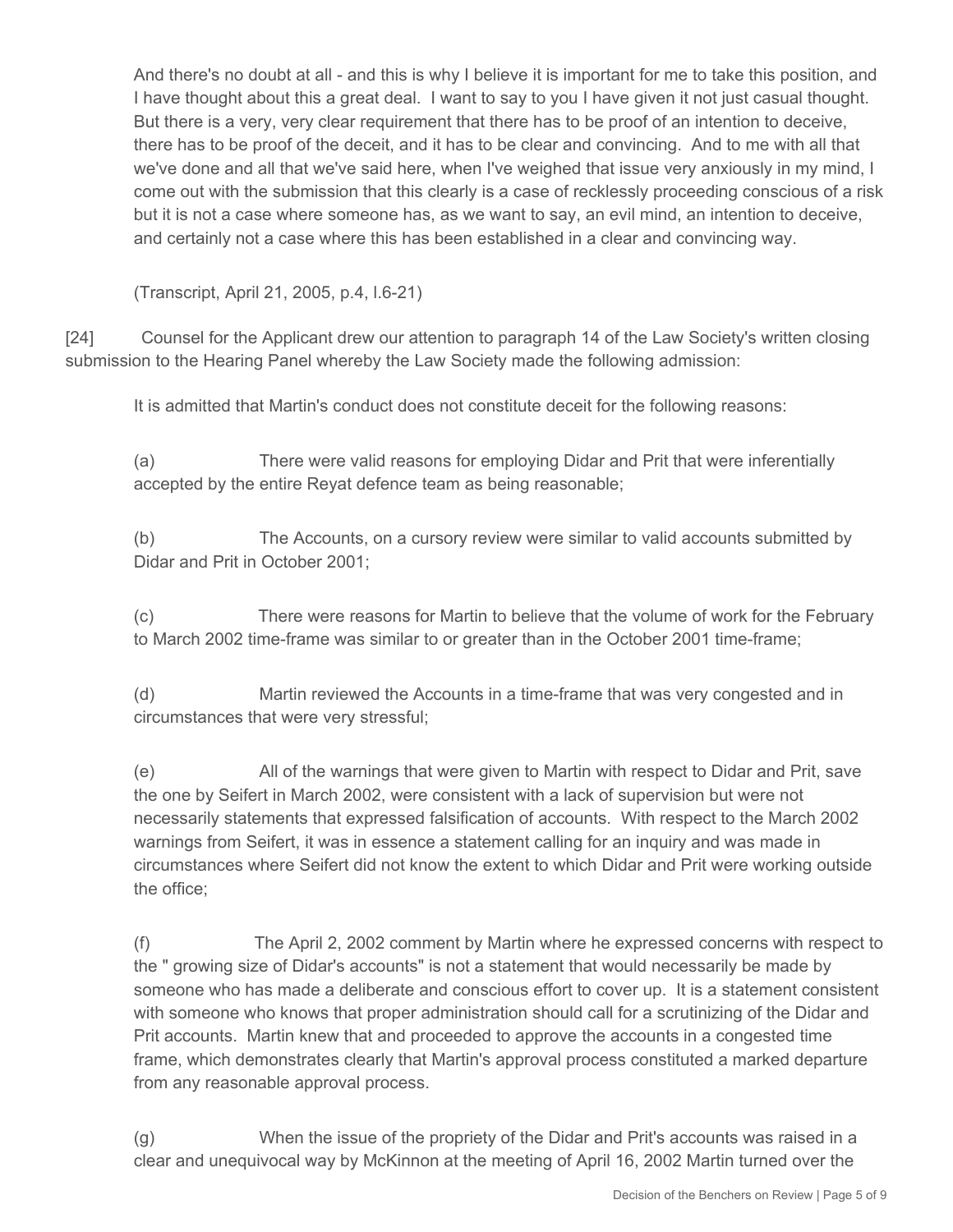inquiry into the propriety of the accounts to others. Martin suggested at the meeting that the accounts of Didar and Prit be reviewed. Further, the tenor of Martin's conversation with McKinnon on April 17, 2002 when Martin agreed that McKinnon should review the accounts of Didar and Prit was described by McKinnon as co-operative and cordial. All of this does not bespeak of Martin being a part of a conscious and deliberate effort to cover up the falsification of accounts.

[25] This Panel finds that the admissions made by the Law Society in paragraphs 22, 23 and 24 are supported by the evidence introduced at the Hearing.

[26] Counsel for the Applicant further drew our attention to the discussion that counsel for the Law Society had with the Chair of the Hearing Panel relating to deceit and the doctrine of wilful blindness as follows:

THE CHAIR: Please proceed - sorry. No, we don't need to hear you on the fraud issue.

MR. BERARDINO: Thank you. I appreciate that. That takes me right through to - that's excellent. I've set it all out there. That really shortens my task, and I am very grateful for that direction. I really am. And I must say I agree with that direction.

(Transcript, April 21, 2005, p.5, ll. 16-23)

[27] The Hearing Panel in *Law Society of BC v. Martin*, 2005 LSBC 16, at page 31, paragraph 175(m) stated the following:

Despite the specific warnings from Seifert and other warning signs cited above, the respondent spent only minutes reviewing the children's accounts for March hours which this Panel finds were fraudulent, before submitting them to the reviewer. This amounts to wilful blindness.

[28] In their decision on Penalty, 2006 LSBC 15 at par. [45] the Panel states:

The Respondent's resume cannot detract from the gravity of the Respondent's conduct. To put it simply, the Respondent is a gifted lawyer. He has a vast amount of experience and intellectual capacity. But the nature of the conduct remains unabated. It is no excuse to say " I am ethical in all other situations."

[29] Despite the submissions of counsel for the Law Society and the direction of the Chair with regard to the issue of fraud, the Hearing Panel, at both the Facts and Verdict stage and the Penalty stage, continued to refer to the Applicant's misconduct as intentional conduct or conduct involving moral turpitude. The Hearing Panel was in error in finding wilful blindness, which is tantamount to a finding of fraud on the part of the Applicant.

[30] In their decision on penalty the Hearing Panel made the following findings:

(a) at page 37, paragraph [34], the Hearing Panel finds: Penalty in the instant case is assessed on the basis of conduct that is a single event, albeit that its etiology evolved over the course of approximately eight months.

(b) at page 9, paragraph [44], the Hearing Panel finds: We accept unconditionally that the Respondent's previous professional character over some 26 years of professional practice is exemplary and that he is an experienced and eminent criminal lawyer.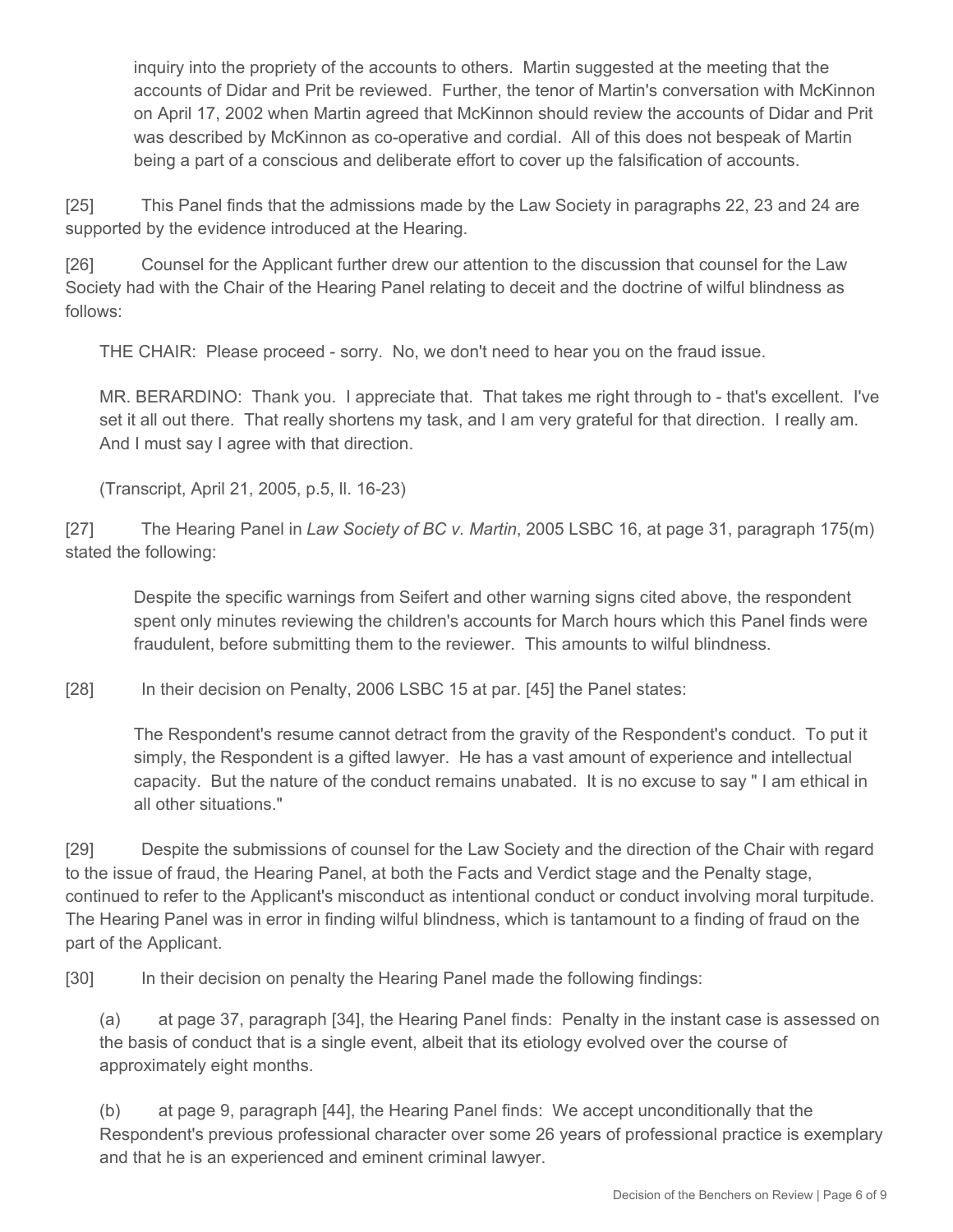(c) at page 10, paragraph [50], the Hearing Panel finds: We do accept that, unlike many of the Legal Services Society cases, this is not a case where the Respondent can be accused of being motivated by any financial gain.

(d) at page 10, paragraph [51], the Hearing Panel finds: We have been told, and accept, that the Respondent requested that the government deduct the entire amount of the accounts from its remittance to DISR and that the children, Didar and Prit Reyat, were never paid for any portion of their fraudulent accounts.

[31] Counsel for the Applicant, in his submissions on this Review, indicated that the relevant facts that ought to govern the assessment of penalty in this case include the following:

(a) that Mr. Martin failed to supervise adequately the work and billing practices of the Reyat children, in circumstances where he was under a high duty to manage carefully the expenditure of the public funding of Mr. Reyat's defence;

(b) that Mr. Martin failed to appreciate the significance of the warning signs indicating the risk that the accounts of the Reyat children might be fraudulent;

(c) that Mr. Martin's failure in both respects was negligence which, in the circumstances, amounted to gross culpable neglect;

(d) that Mr. Martin's failure in both respects was due to the unprecedented nature of the workload and pressures associated with the Reyat brief, and the pressure and the workload associated with the balance of his cases, including the sudden and unexpected activation of a brief of international dimensions, as a consequence of all of which he was unable " to be vigilant in circumstances where high vigilance was called for" ;

(e) that while Mr. Martin failed to appreciate the significance of the warning signs indicating the risk that the accounts of the Reyat children might be fraudulent, he recognized that he needed help, both in connection with the administrative and substantive tasks of the Reyat defence team and in connection with the burdens of his own practice, and that he did take steps to address those needs which, had they been successful, would have likely averted the fraud of the children;

(f) that while it may have been improvident, in the circumstances, for Mr. Martin to have taken on the Reyat brief, he did so out of a sense of duty and in accordance with the high standards and historical traditions of our profession;

(g) that while public funds were put at risk by Mr. Martin's gross culpable neglect, it was due to his own actions that the fraud of the Reyat children was subsequently discovered with the result that no public funds were, in fact, lost by reason of his delict;

(h) that Mr. Martin is held in the highest esteem by his peers who acknowledge his past reputation as a lawyer of the highest integrity and who affirmed their belief that he will continue to enjoy that reputation in the future;

(i) that Mr. Martin's gross culpable neglect was a single lapse in an otherwise unblemished career of 26 years which, on all the evidence, will never occur again;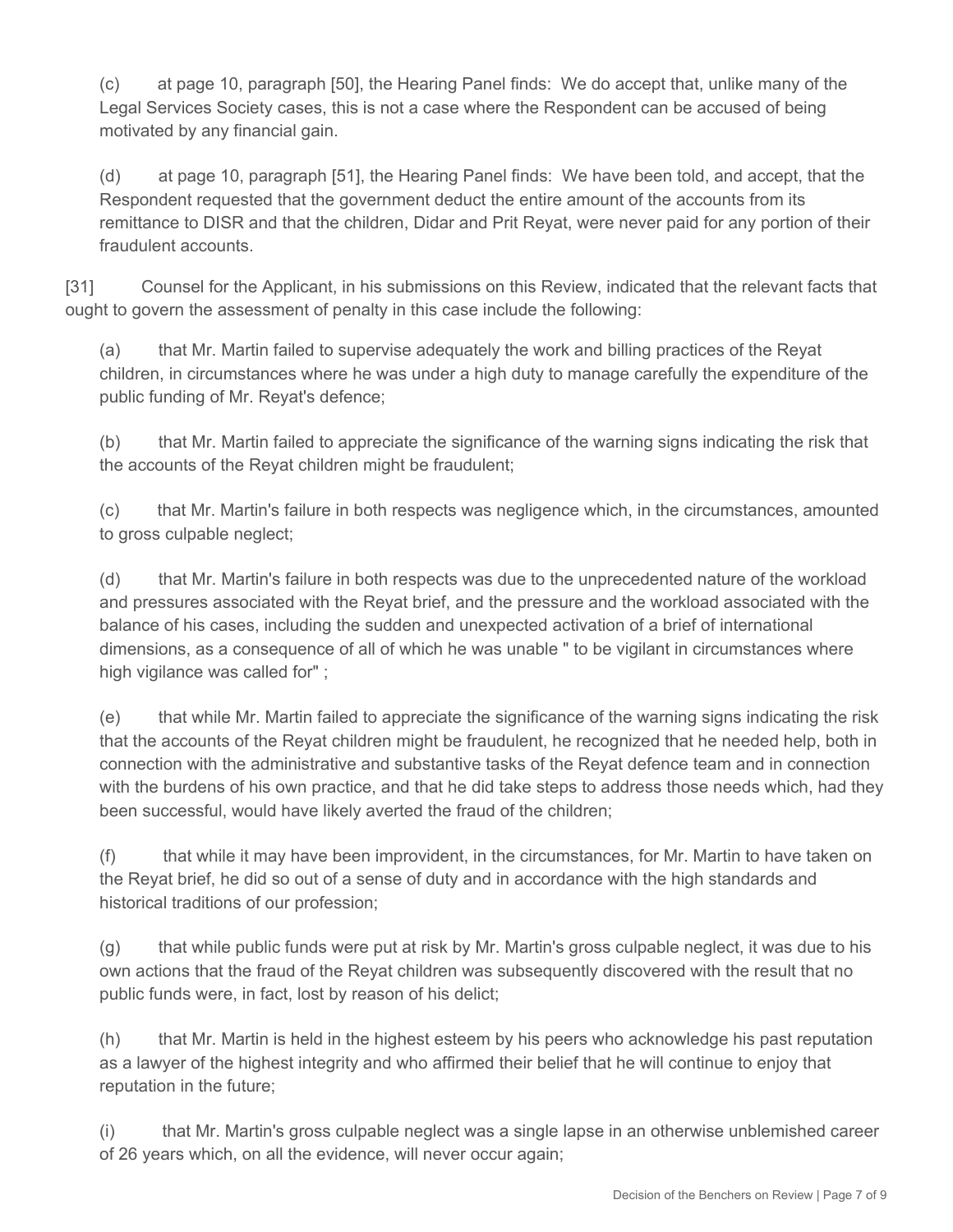(j) and that, notwithstanding that single lapse, Mr. Martin's skill and his tireless efforts on behalf of Mr. Reyat led in the end to the saving of many millions of dollars of public funds.

[32] This Panel finds that these facts are supported by evidence, and we agree that these facts govern the assessment of the appropriate penalty.

[33] The Hearing Panel further considered the cases of the *Law Society of BC v. Mah Ming*, [2000] L.S.D.D. No. 22 and *Law Society of BC v. Dunn*, [1995] L.S.D.D. No. 254.

[34] It should be noted that, in the case of *Dunn* (supra), the inaccurately completed Legal Services accounts were submitted over a period of two years. Also, in that case, of serious concern were the emotional and alcoholic issues of Mr. Dunn.

[35] The case of *Mah Ming* (supra) involved the submission of more than 50 inaccurate Legal Services accounts and a lawyer who was having considerable issues managing his practice.

[36] In the cases of both *Dunn* and *Mah Ming*, the lawyers in question actually prepared the accounts, whereas the Applicant only reviewed the accounts.

[37] Both counsel for the Law Society and the Applicant provided us with a number of cases that relate to penalty.

[38] In the case of *Law Society of BC v. Morrison*, [1997] L.S.D.D. No. 193, Mr. Morrison failed to account to his partner for over \$8,000.00 in payments received from a client. He misled his partner on two separate occasions as to the status of these payments and breached the Law Society Rules by failing to record them properly. In that case Mr. Morrison was reprimanded, ordered to pay of fine of \$7,500.00 and \$2,500.00 in costs.

[39] In the case of *Law Society of BC v. Cruikshank*, [1998] L.S.D.D. No. 11, Mr. Cruikshank, in driving a vehicle while intoxicated, came into collision with another car. At the scene of the accident he allowed his client to tell the police that he was the driver. Mr. Cruikshank ultimately took steps to report the true circumstances of the accident. In that case the Hearing Panel ordered a fine of \$6,000.00.

[40] In the case of *Law Society of BC v. Hall*, [2002] LSBC 34, Mr. Hall incorporated a company under the *Small Business Venture Capital Act.* While acting as the director and officer of the company, Mr. Hall paid himself a total of \$6,250.00 as a stipend and for expenses, receiving \$4,000.00 of this amount after his call to the Bar. These payments were made without the authority or consent of the other officers and directors of the company and without the authority of a specialized resolution. In that case a fine of \$6,500.00 was imposed.

[41] While the Applicant's case is unique, the salient features considered in the authorities provided on behalf of the Law Society and the Applicant, as well as the cases mentioned by the Hearing Panel and noted above, when considering a suspension include the following:

- (a) elements of dishonesty;
- (b) repetitive acts of deceit or negligence;
- (c) significant personal or professional conduct issues.
- [42] None of those factors apply to the Applicant in this case.